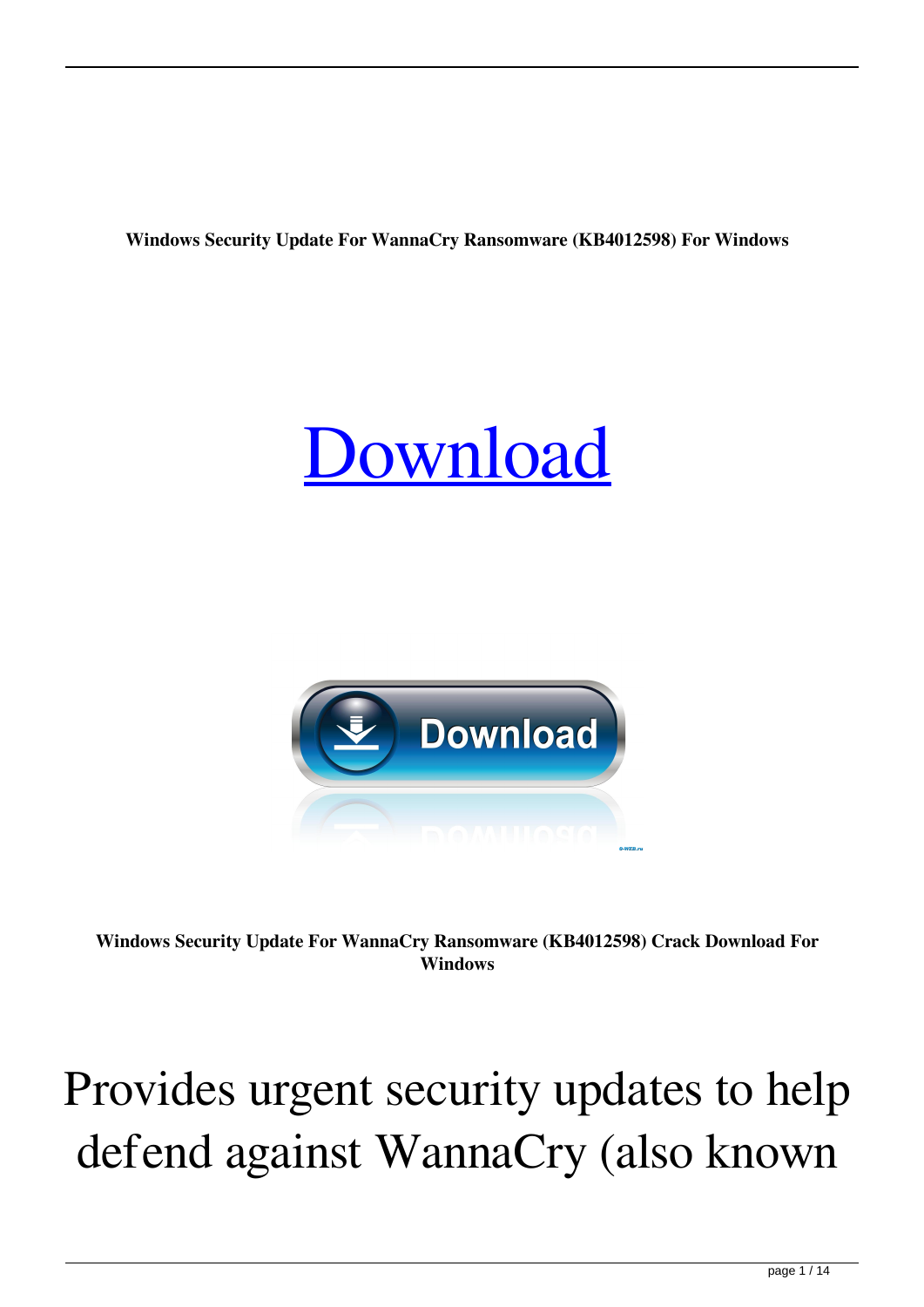as WannaCrypt or Wanna Decryptor) ransomware. WannaCry is a ransomware that spreads through network shares, spam email and web browser exploits. The virus holds personal files for ransom and demands payment in Bitcoin. See also: Microsoft discloses details about WannaCry ransomware, also known as Wanna Decryptor Overview of WannaCry / Wanna Decryptor (Part 1): What is WannaCry? Overview of WannaCry / Wanna Decryptor (Part 2): How WannaCry spreads A: The VIRUS which was spreading around the world was WannaCry which is a ransomware program. The WannaCry virus was first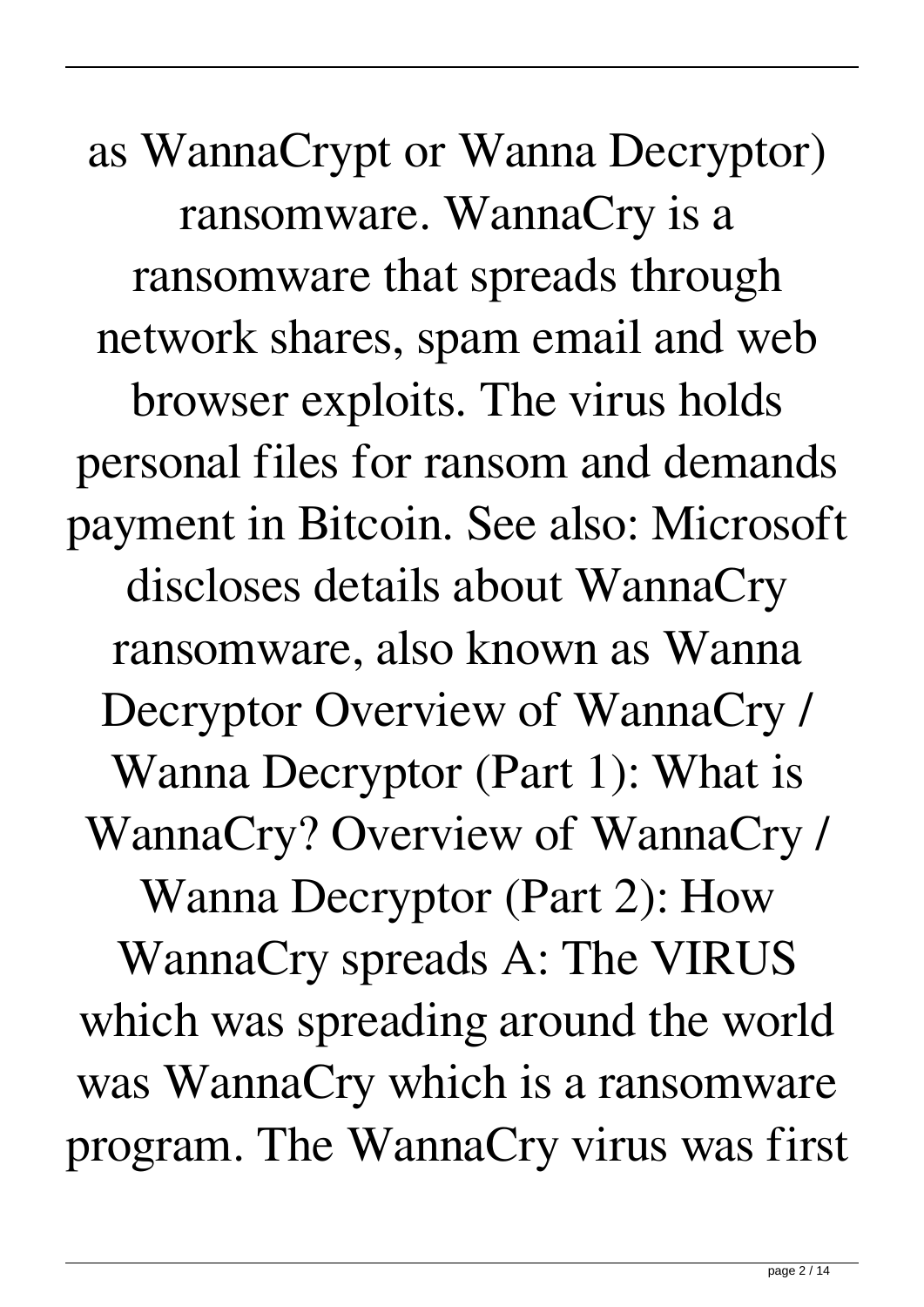detected in August by the computer security researchers of Kaspersky Lab on a computer in India. Kaspersky Lab believes that the WannaCry ransomware is based on a hacking tool named 'EternalBlue' which was stolen from the National Security Agency (NSA) of the United States, according to a Reuters report. The EternalBlue exploit which was used in WannaCry is a Windows SMB Server Message Block (SMB) vulnerability.The attacker used that exploit to create a specially-crafted document and attached it to an email, which sent to a series of random email addresses. If you have Windows Server 2016, you might be affected as well. If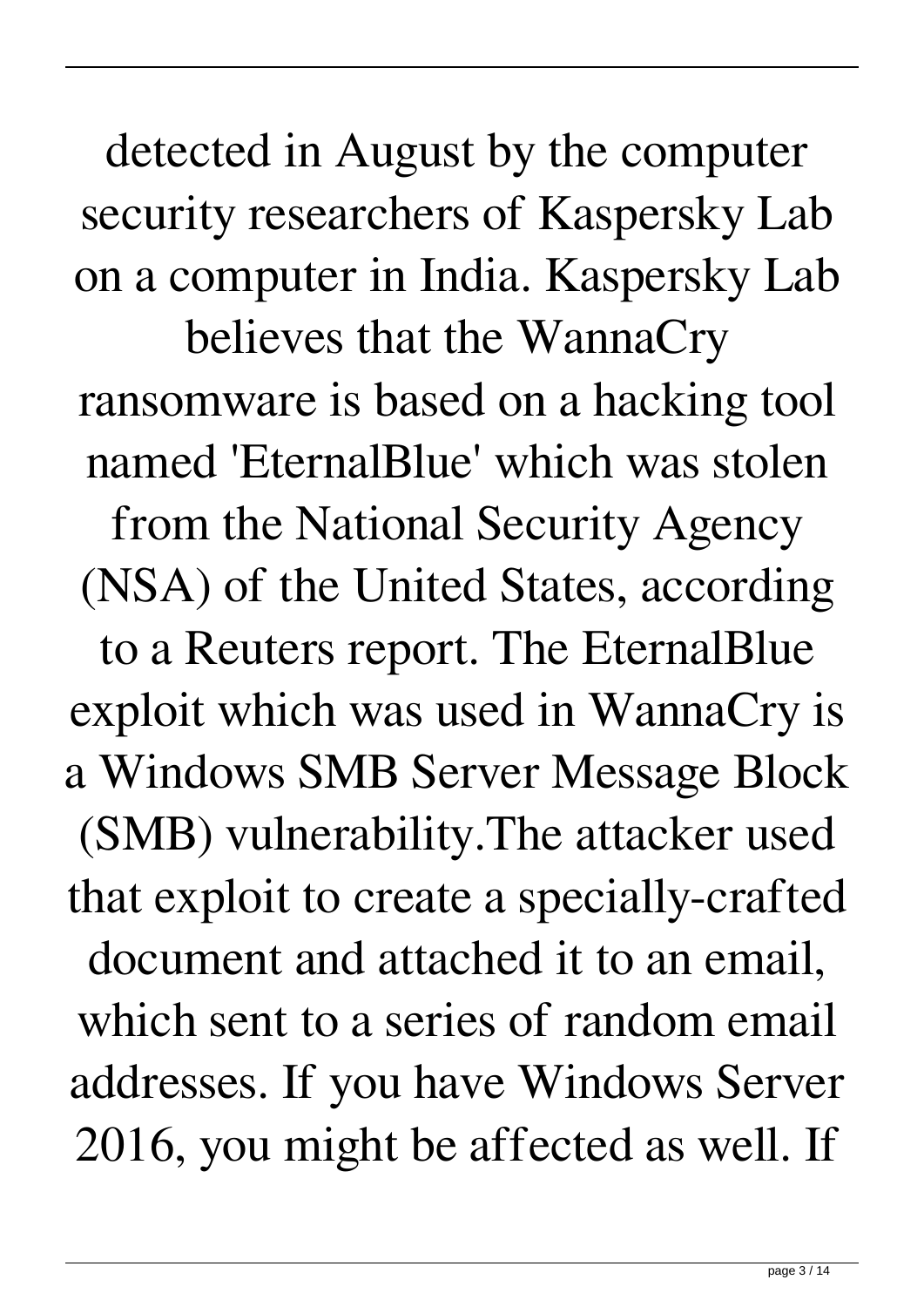you are using a Windows 7, Windows 8.1 or Windows 10 PC, you should update your Windows operating system. How to update your Windows 8.1 or Windows 10 PC: 1. Log on to your Windows 8.1 or Windows 10 PC using an account that has administrative rights. 2. Click the Windows logo button and then click the Settings icon. 3. Click Update and recovery. 4. Select Recovery settings and follow the onscreen instructions to start the update. 5. Check for updates and install the latest update. Also, Microsoft has released security patches for Windows 8.1 and Windows 10 to mitigate against the WannaCry infection. On Tuesday, a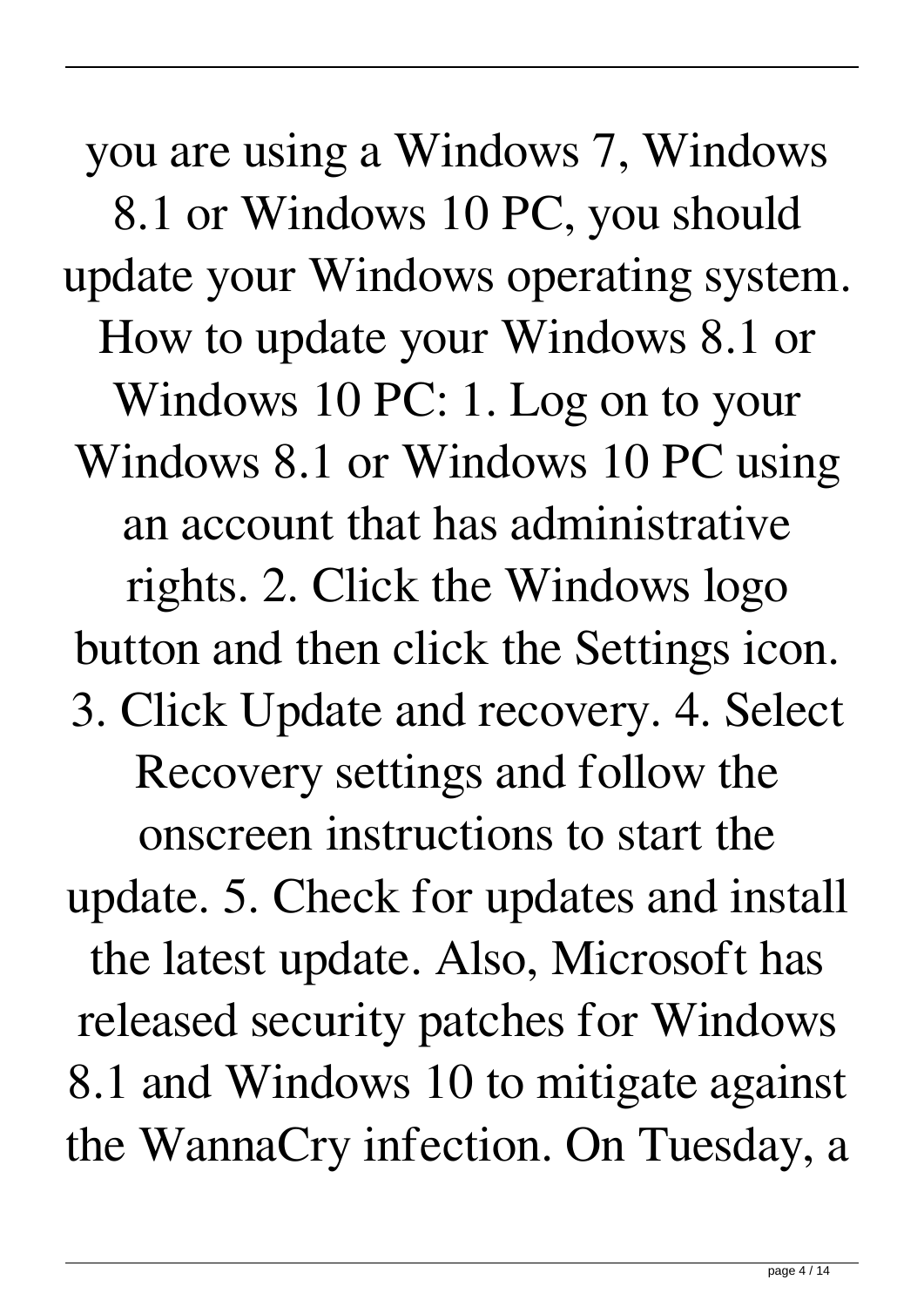security researcher discovered a new variant of the WannaCry ransomware that threatens to wipe users' hard drives if they do not pay a ransom. The new variant, dubbed WannaCry.E, affects Windows XP, Windows 7 and Windows Server 2003. Ransomware Program WannaCry Breaks Out and Affects Hundreds of

**Windows Security Update For WannaCry Ransomware (KB4012598) Crack + Free**

A good place to store commonly used macro keys is the Customizable Icon Pack. In its default state, the Viewer looks pretty much like the 3D printing icon. To make the Viewer look more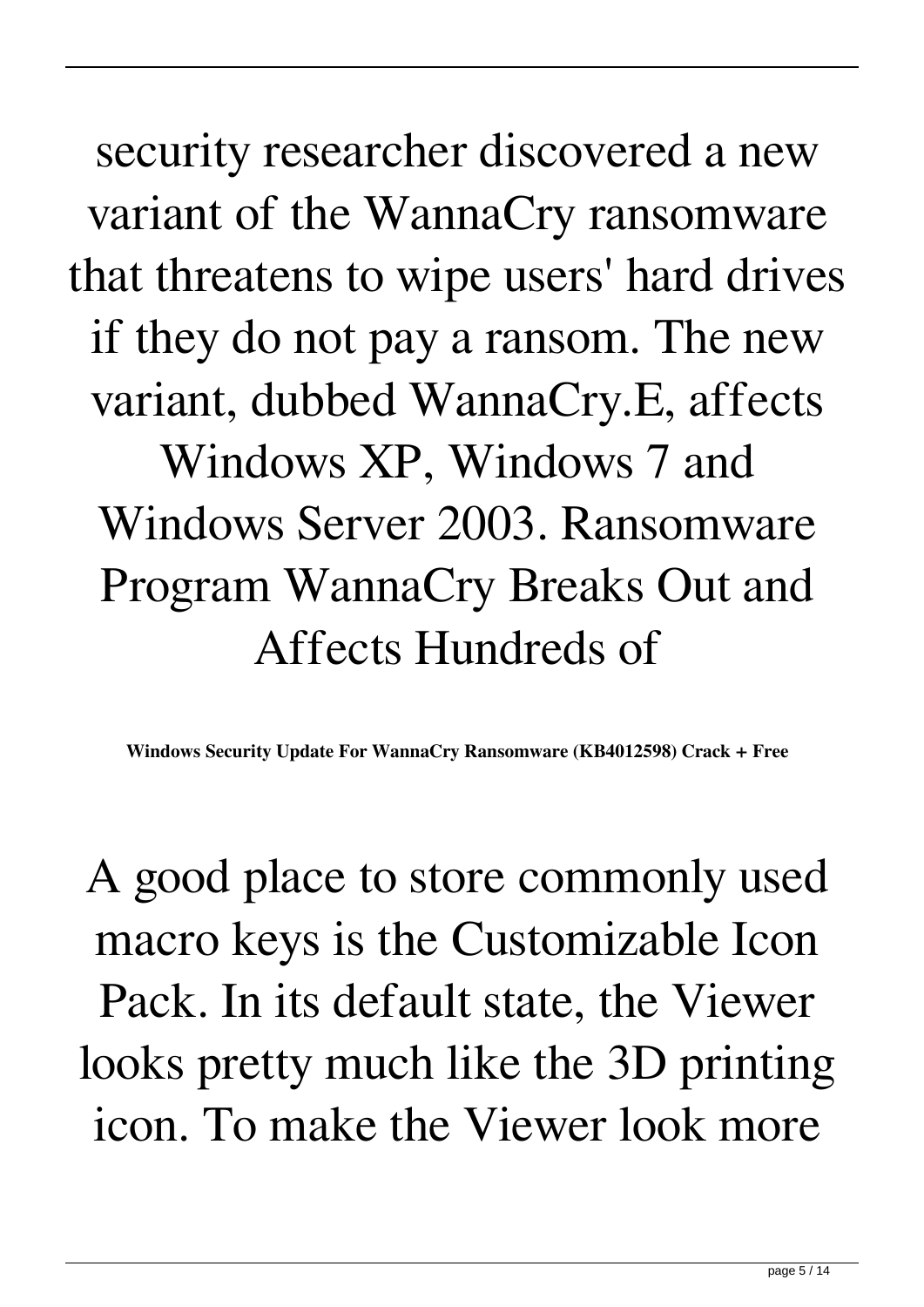like the other available 3D printing icons, modify the SET\_3DPRINT\_ICON\_EDITOR.ASM to look similar to the 3D printing icons found in the Customizable Icon Pack. To change the color of the Viewer, modify the SET\_VIEWER\_ICON\_COLOR.ASM to change the default 3D printing icon color. Finally, to modify the Viewer's appearance, change the SET\_VIEWER\_STYLE.ASM and SET\_VIEWER\_COLOR.ASM to make the Viewer look like the other icons found in the Customizable Icon Pack. This allows the Viewer to be easily changed to other 3D printing icons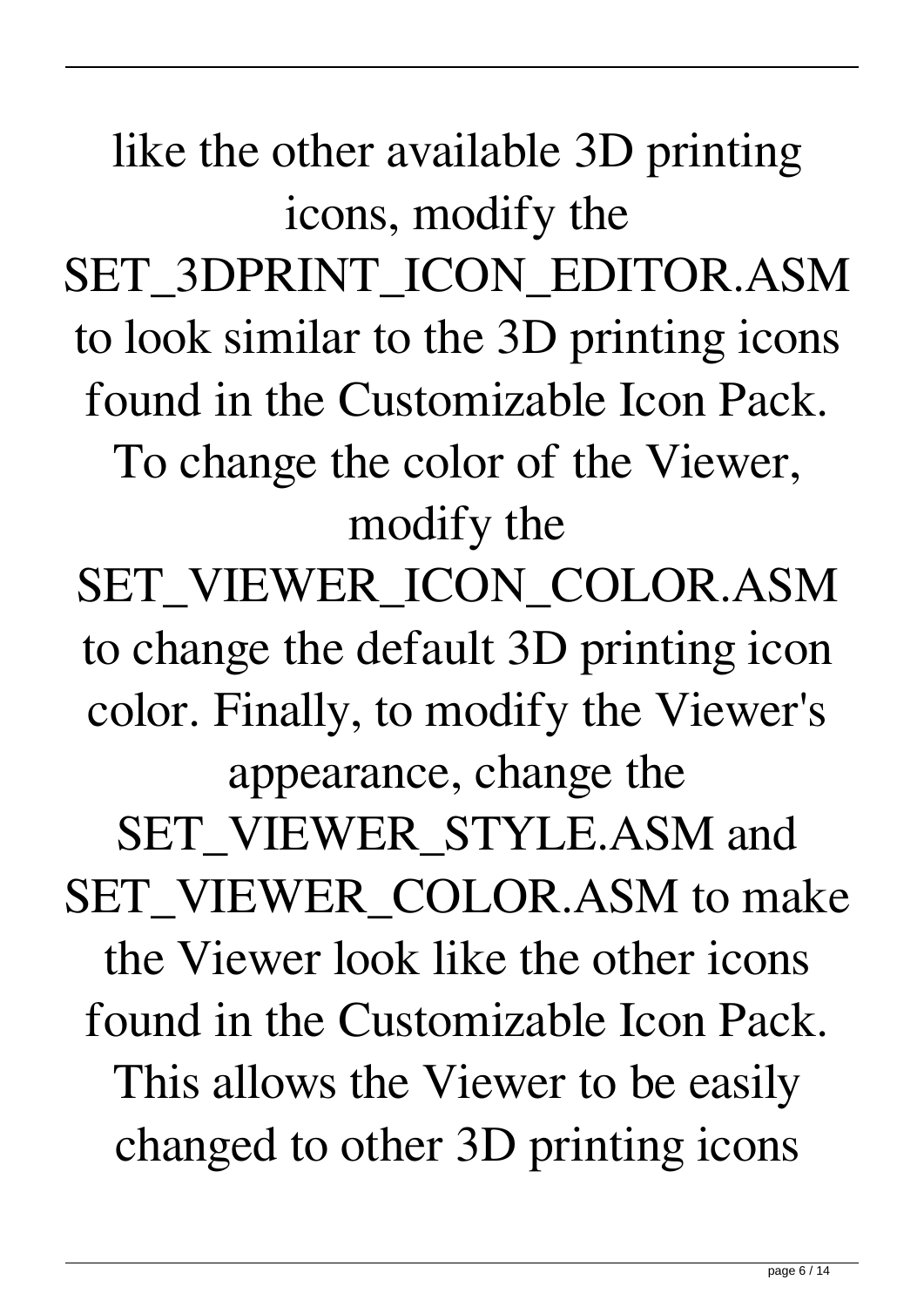when needed. KEYMACRO Description: If you use the Viewer, you might want to change the default Icon used to indicate a new file. Modify SET\_TRAY\_TRAY\_ICON\_RES.ASM to use a different default icon to indicate a new file. You can then choose to use the

SET\_TRAY\_TRAY\_ICON.ASM for each tray icon to use the same icon you prefer. Just make sure to keep the SET\_TRAY\_TRAY\_ICON.ASM up to date with the SET\_TRAY\_TRAY\_ICO N\_RES.ASM. This allows you to set a different default icon to the Viewer. KEYMACRO Description: The WannaCry ransomware agent started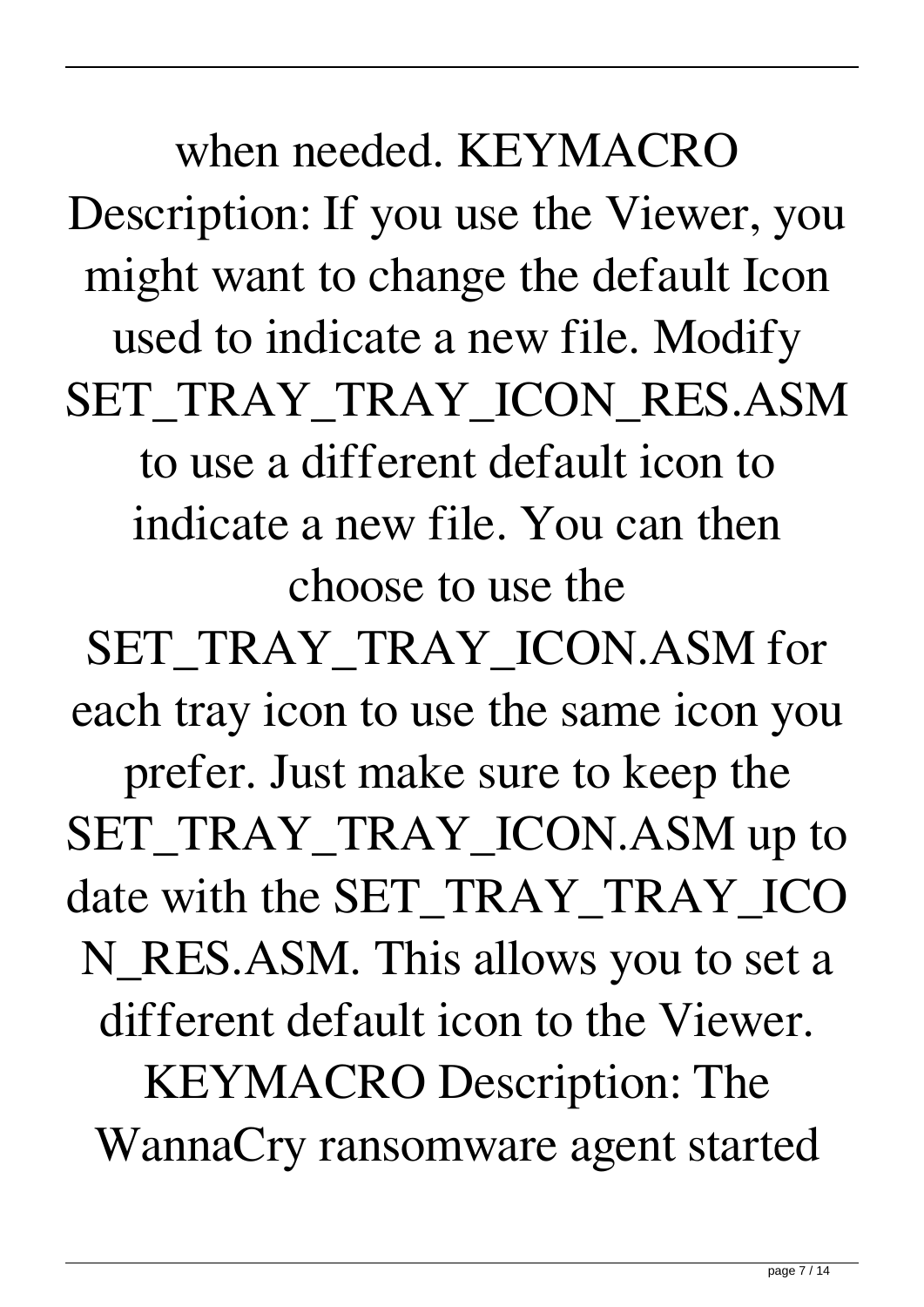spreading throughout the world on Friday, 12 May 2017, infecting hundreds of thousands of computers running outdated Windows. Once infiltrated into the PC, it holds personal files for ransom and demands payment in Bitcoin. WannaCry is different from other ransomware, however, since also acts like a worm, further spreading to other vulnerable computers in the network. Computers running older Windows versions (from XP until Windows 8) are particularly vulnerable to the WannaCry ransomware, due to outdated security measures. Fortunately, Microsoft has recently released security update KB4012598 to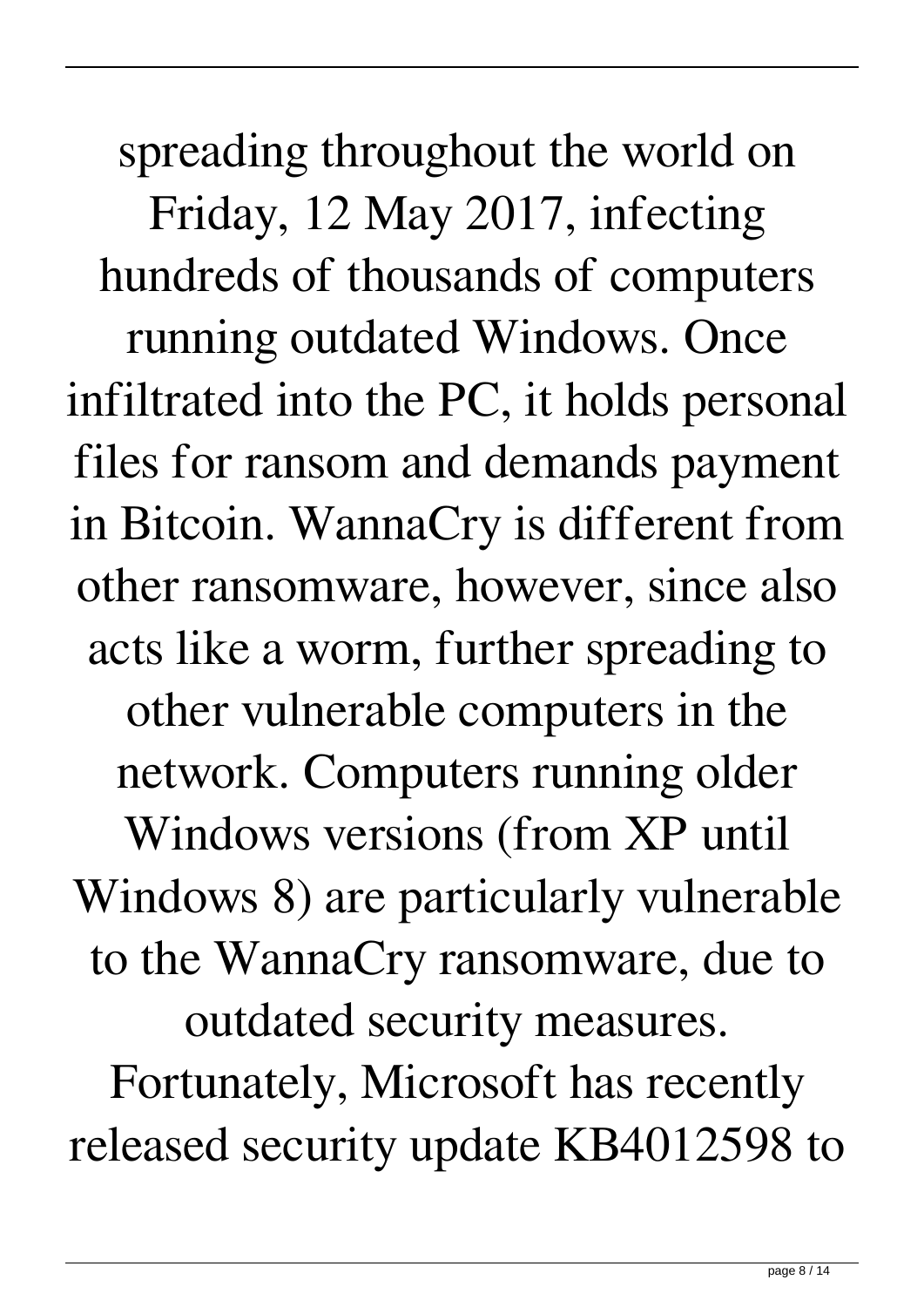counter this cyber-attack and stop the ransomware from ever touching the computer by identifying and repairing the vulnerability leading to the WannaCry infection. This security patch is available for Windows 8 (x86, x64), Windows 77a5ca646e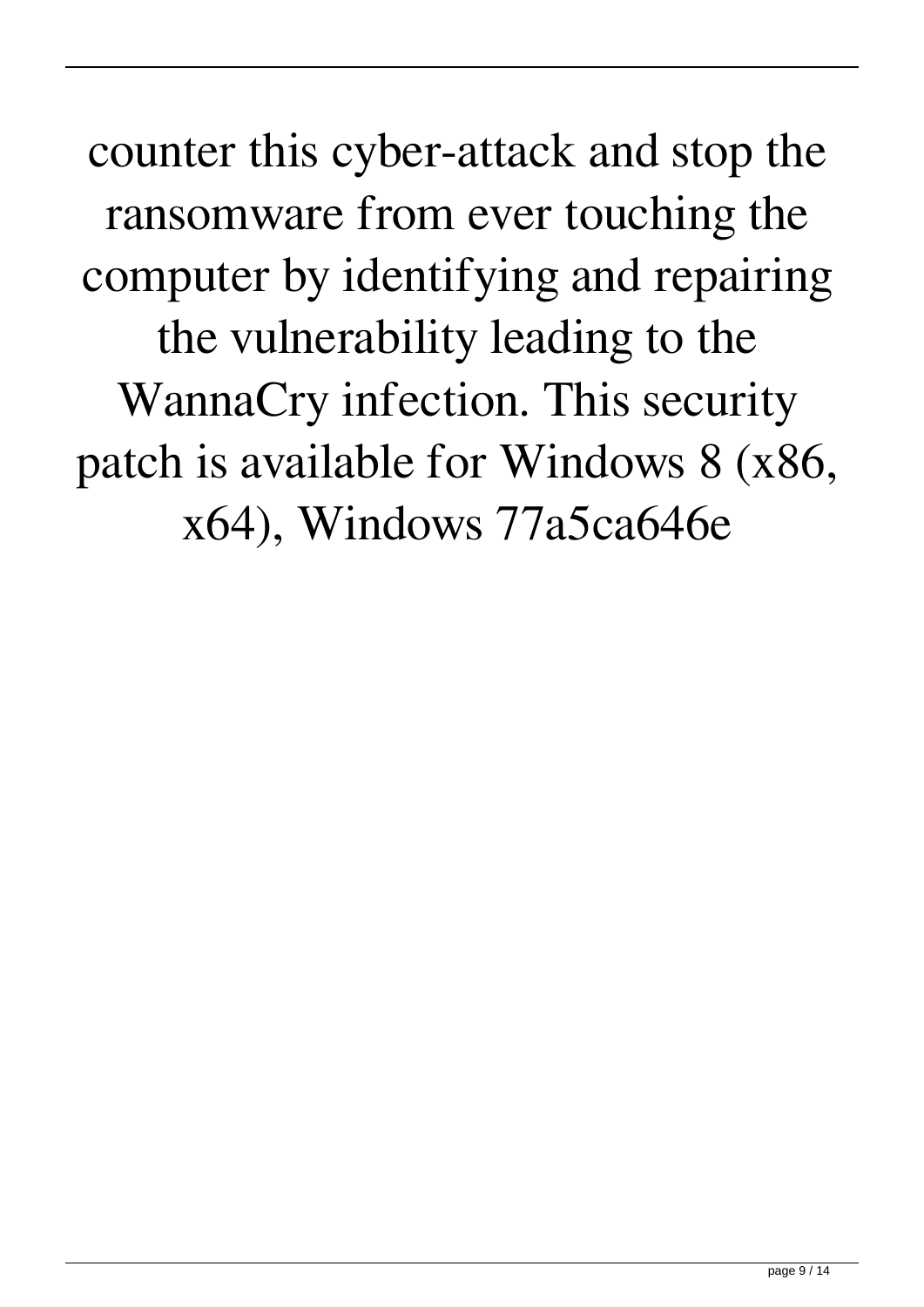**Windows Security Update For WannaCry Ransomware (KB4012598) Keygen Full Version Free Download [Mac/Win]**

Microsoft Security Bulletin MS17-010 Published: May 10, 2017 Affected version: all supported Windows versions from Windows XP SP3 (x86,  $x64$ ) through Windows 8.1 ( $x86$ ,  $x64$ ) CVE-IDs: CVE-2017-0144, CVE-2017-0145 Remarks:{ "extends": "../tsconfig.json", "compilerOptions": { "outDir": "../out-tsc/lib", "target": "es2015", "module": "es2015", "moduleResolution": "node", "declarationDir": "./types", "outDir": "lib", "inlineSources": true, "emitDecoratorMetadata": true,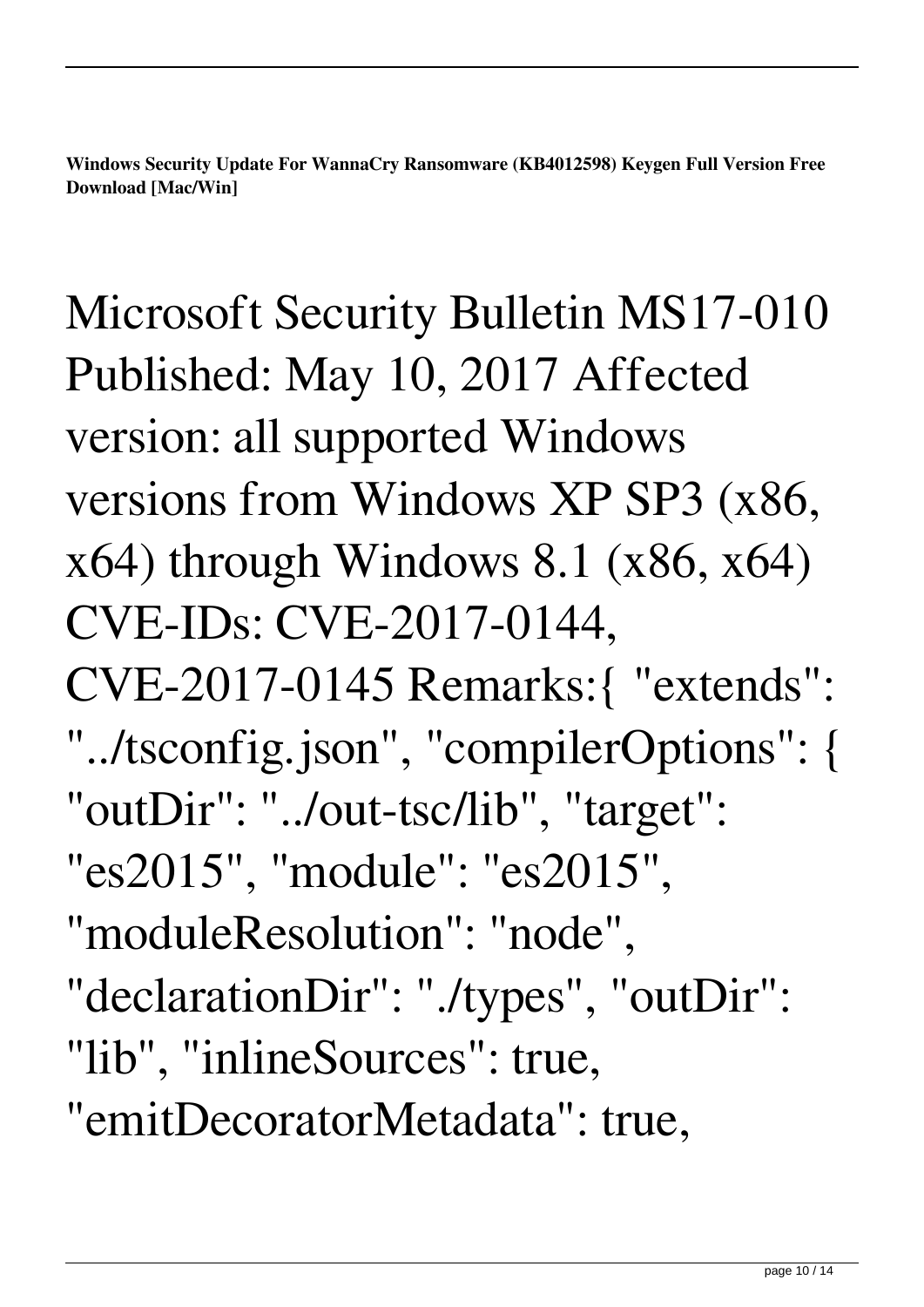"experimentalDecorators": true, "importHelpers": true, "types": [], "lib": [ "dom", "es2015", "scripthost" ] }, "angularCompilerOptions": { "skipTemplateCodegen": true, "strictMetadataEmit": true, "fullTemplateTypeCheck": true, "strictInjectionParameters": true, "flatModuleId": "AUTOGENERATED", "flatModuleOutFile": "AUTOGENERATED", "flatModuleIdPrefix": "AUTOGENERATED", "skipTemplateCodegen": true, "strictMetadataEmit": true, "fullTemplateTypeCheck": true,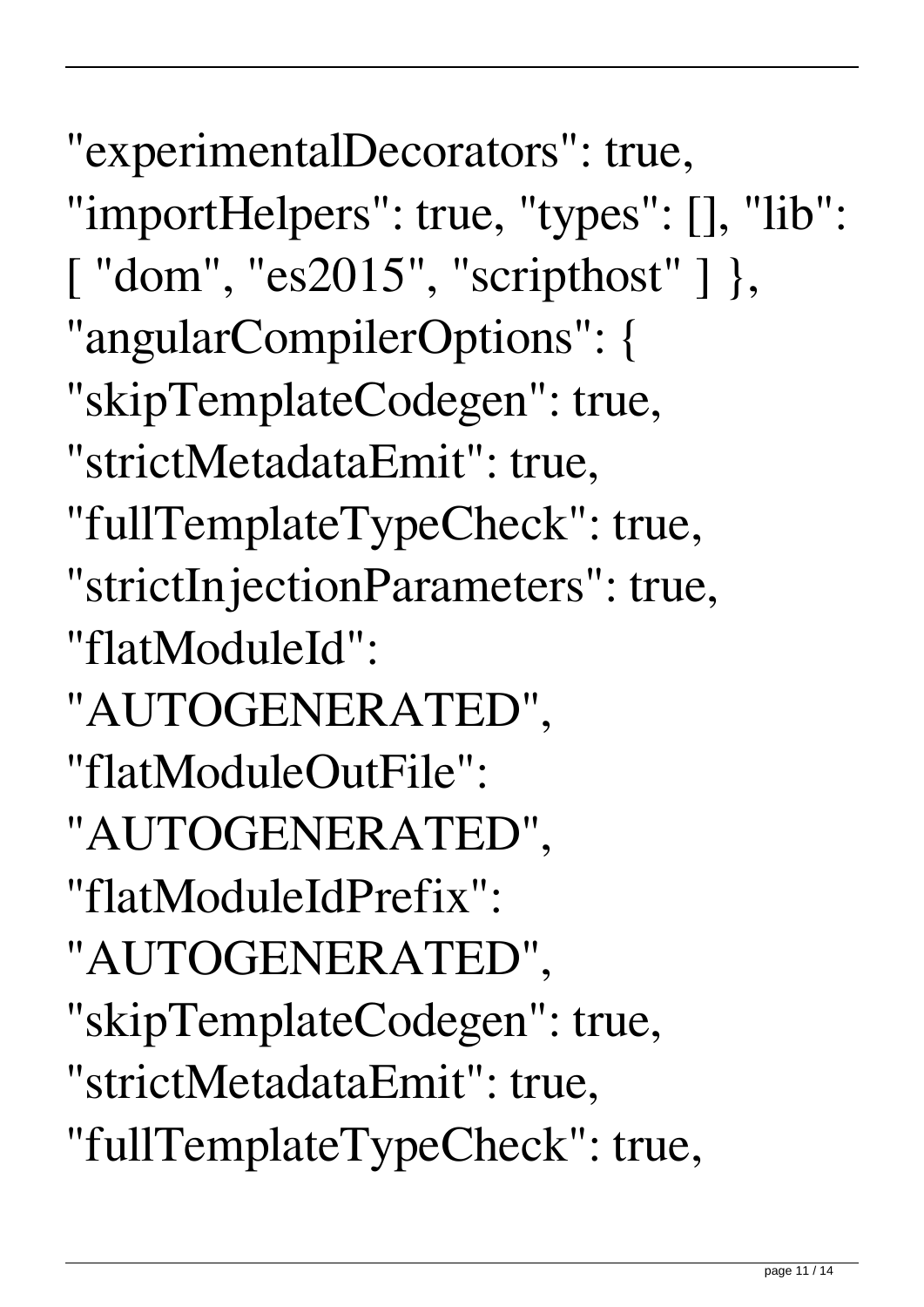```
"strictInjectionParameters": true,
"flatModuleId":
"AUTOGENERATED",
"flatModuleOutFile":
"AUTOGENERATED",
"flatModuleIdPrefix":
"AUTOGENERATED" }, "exclude": [
"src/test.ts", "
```
**What's New in the?**

Microsoft released a security update on 12 May 2017, to address the recently discovered vulnerability in the Windows operating system leading to the WannaCry ransomware attack. CVSS V2: The CVSS (Common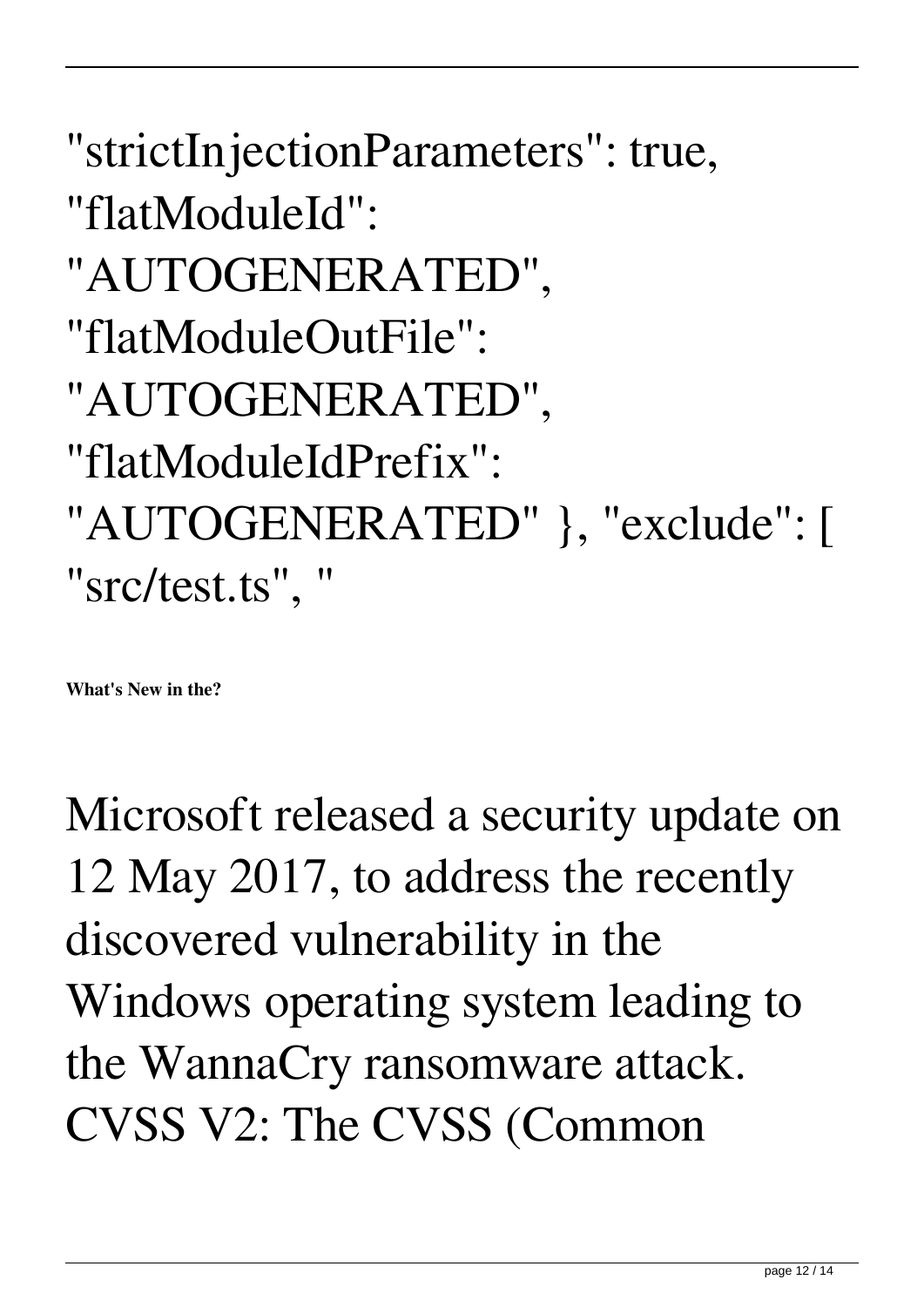Vulnerability Scoring System) rating for the vulnerability is 9.3, which indicates that the WannaCry ransomware infection is highly dangerous. The CVSS score is based on a point system. One point is added for each of the following elements: